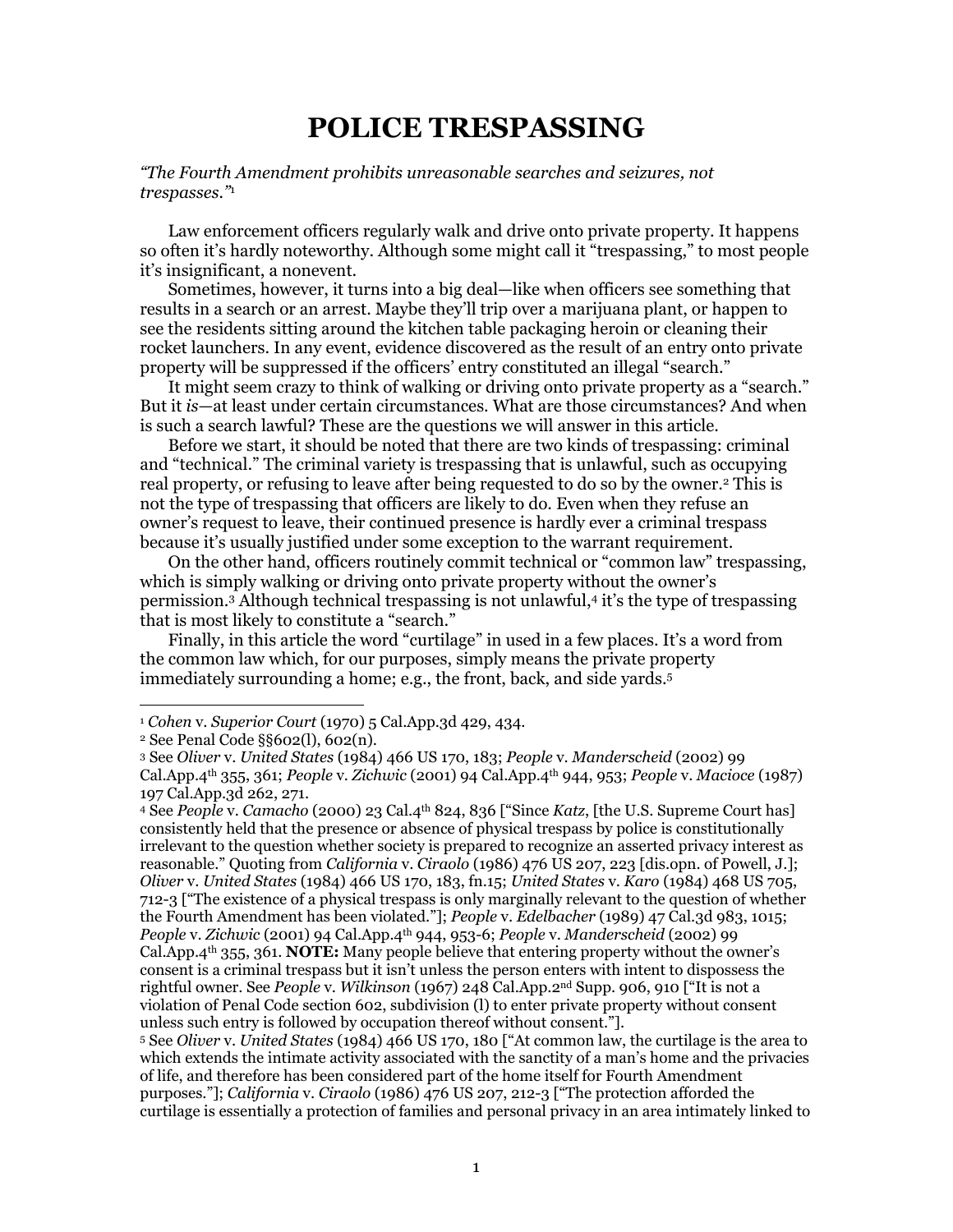# WHEN TRESPASSING IS A "SEARCH"

A trespass by officers is a "search" if it permitted them to see or hear something the occupants reasonably believed would be private.[6 A](#page-1-0)s the U.S. Court of Appeals put it:

Whether a police officer has commenced a "search" turns not on his subjective intent to conduct a search and seizure, but rather whether he has in fact invaded an area which the defendant harbors a reasonable expectation of privacy.[7](#page-1-1)

As we will now discuss, whether an expectation of privacy exists and is reasonable depends largely on two things: (1) the nature of the property officers entered; and (2) whether, or to what extent, the occupants took steps to prevent or discourage entry.

### Front yards

 $\overline{a}$ 

The least private area surrounding most homes and other structures is almost always the front. This is because it is usually visible to the public and it's where visitors, tradespeople, and others must walk to reach the front door. Consequently, in determining whether an officer's entry into the front yard constituted a search, the courts focus mainly on the extent to which visitors and others might use it to contact the occupants.

<span id="page-1-2"></span> **ACCESS ROUTES:** There can be no reasonable expectation that officers and others will not walk on walkways, pathways, porches, and other access routes to the front door.<sup>[8](#page-1-2)</sup>

the home, both physically and psychologically, where privacy expectations are most heightened."]; *U.S.* v. *Johnson* (9th Cir. 2001) 256 F.3d 895. **NOTE:** Although it is now seldom necessary to determine whether a section of private property is within the curtilage, the U.S. Supreme Court has identified four circumstances that are relevant in making this determination: (1) the proximity of the section to the residence, (2) whether the section is included with an enclosure surrounding the home, (3) the nature of the uses to which the section is put, and (4) the steps taken by the occupant to protect the section from observation by passersby. See *United States* v. *Dunn* (1987) 480 US 294, 301.

<span id="page-1-1"></span><span id="page-1-0"></span>6 See *Oliver* v. *United States* (1984) 466 US 170, 183, fn.15 ["(I)t does not follow that the right to exclude conferred by trespass law embodies a privacy interest also protected by the Fourth Amendment."]; *Maryland* v. *Macon* (1985) 472 US 463, 469 ["A search occurs when an expectation of privacy that society is prepared to consider reasonable is infringed."]; *People* v. *Manderscheid* (2002) 99 Cal.App.4th 355, 361; *People* v. *Arango* (1993) 12 Cal.App.4th 450, 455 ["But even if climbing over the fence was a simple trespass it would not invalidate [the officers'] subsequent observations."]; *People* v. *Camacho* (2000) 23 Cal.4th 824, 836, fn.3 ["We emphasize our decision today is not based on the simplistic notion that police violate a defendant's constitutional rights whenever they commit a technical trespass."]; *Lorenzana* v. *Superior Court* (1973) 9 Cal.3d 626, 638; *Cohen* v. *Superior Court* (1970) 5 Cal.App.3d 429, 434 ["The test to be applied in determining whether observation into a residence violates the Fourth Amendment is whether there has been an unreasonable invasion of the privacy of the occupants, not the extent of the trespass which was necessary to reach the observation point."]; *Dean* v. *Superior Court* (1973) 35 Cal.App.3d 112, 118 ["The reach of the Fourth Amendment no longer turns upon a physical intrusion into any given enclosure; hence, that a trespass was later revealed is not controlling."]; *People* v. *Willard* (1965) 238 Cal.App.2d 292, 299 ["It is worthy of note that while a few California cases seem to have given some consideration to the factor of trespass in determining the reasonableness of a search, by and large many of the case dealing with the question of a search arising from 'looking through a window' seem to have proceeded on the assumption that a minor or technical trespass not involving physical entry into a building does not derogate from the otherwise reasonable nature of the search."]; *U.S.* v. *Ventling* (8th Cir. 1982) 678 F.2d 63, 66 [The standard for determining when the search of an area surrounding a residence violates Fourth Amendment guarantees no longer depends on outmoded property concepts, but whether the defendant has a legitimate expectation of privacy in the area."]. <sup>7</sup> *U.S.* v. *Reed* (8th Cir. 1984) 733 F.2d 492, 501.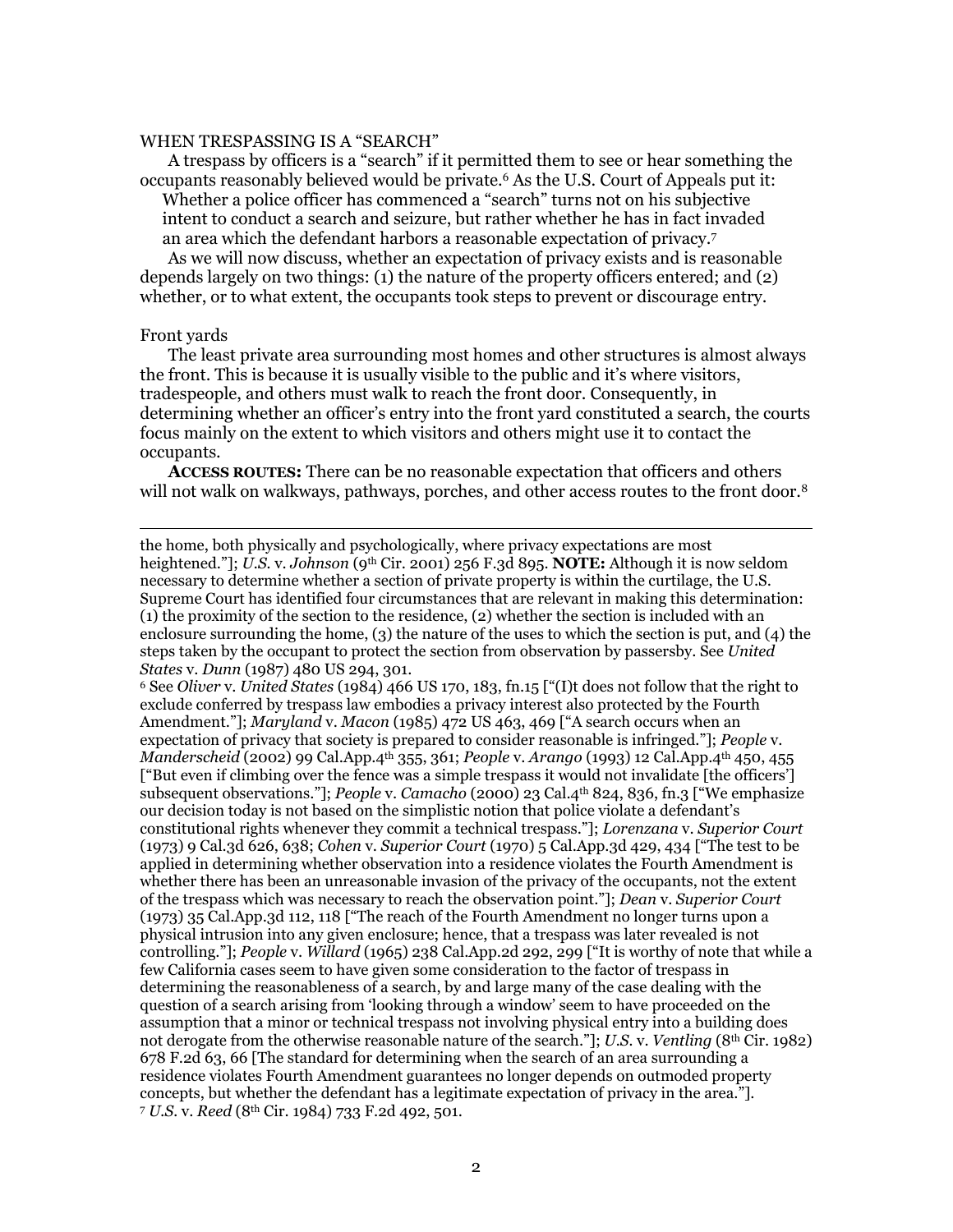Accordingly, an officer's presence on an access route is not a "search."[9](#page-2-0) As the U.S. Court of Appeals put it, "[N]o Fourth Amendment search occurs when police officers who enter private property restrict their movements to those areas generally made accessible to  $\overline{\text{visitors}}$  . . . .  $\overline{\text{``10}}$  $\overline{\text{``10}}$  $\overline{\text{``10}}$ 

In fact, the California Supreme Court has ruled that the occupants of a residence impliedly *consent* to entries on access routes. Said the court, "A sidewalk, pathway, common entrance or similar passageway offers an implied permission to the public to enter which necessarily negates any reasonable expectation of privacy in regard to observations made there."[11](#page-2-2)

The question arises: Can officers depart somewhat from a pathway without converting their departure into a search? And if so, how far? It appears that officers, like other visitors, may stray somewhat from a path provided their detour was neither substantial nor unreasonable.[12](#page-2-3)

<span id="page-2-0"></span>9 See *People* v. *Superior Court (Stroud)* (1974) 37 Cal.App.3d 836, 840 ["It is common knowledge that a front yard is likely to be crossed at any time by door-to-door solicitors, delivery men and others unknown to the owner of the premises."]; *People* v. *Thompson* (1990) 221 Cal.App.3d 923, 943 ["An officer is permitted the same license to intrude as a reasonably respectful citizen."]; *People* v. *Bradley* (1969) 1 Cal.3d 80, 85; *U.S.* v. *Taylor* (4th Cir. 1996) 90 F.3d 903, 909 ["(T)he Taylors' front entrance was as open to the law enforcement officers as to any delivery person, guest, or other member of the public."]; *Davis* v. *U.S.* (9th Cir. 1964) 327 F.2d 301, 304 ["Absent express orders from the person in possession against any possible trespass, there is no rule of private or public conduct which makes it illegal per se, or a condemned invasion of the person's right of privacy, for anyone openly and peaceably, at high noon, to walk up the steps and knock on the front door of any man's 'castle' with the honest intent of asking questions of the occupant thereof—whether the questioner be a pollster, a salesman, or an officer of the law."]; *U.S.* v. *Hammett* (9<sup>th</sup> Cir. 2001) 236 F.3d 1054, 1059 ["Law enforcement officers may encroach upon the curtilage of a home for the purpose of asking questions of the occupants."]; *U.S.* v. *Smith* (6th Cir. 1986) 783 F.2d 648, 651 ["The fact that a driveway is within the curtilage of a house is not determinative if its accessibility and visibility from a public highway rule out any reasonable expectation of privacy."]; *U.S.* v. *Reyes* (2nd Cir. 2002) 283 F.3d 446, 465 ["Since the route which any visitor to a residence would use is not private in the Fourth Amendment sense, when police take that route for the purpose of making a general inquiry or for some other legitimate reason, they are free to keep their eyes open." Quoting from 1 LaFave, *Search and Seizure* (3rd Ed. 1996) § 2.3(e) at p. 499].<br><sup>10</sup> *U.S. v. Reed* (8<sup>th</sup> Cir. 1984) 733 F.2d 492, 501.

<span id="page-2-1"></span>

<span id="page-2-2"></span><sup>10</sup> *U.S.* v. *Reed* (8th Cir. 1984) 733 F.2d 492, 501. 11 *Lorenzana* v. *Superior Court* (1973) 9 Cal.3d 626, 629. ALSO SEE *People* v. *Camacho* (2000) 23 Cal.4<sup>th</sup> 824, 832 ["A resident of a house may rely justifiably upon the privacy of the surrounding areas as a protection from the peering of the officer unless such residence is "exposed" to that intrusion by the existence of public pathways or other invitations to the public to enter upon the property."]. 12 See *People* v. *Thompson* (1990) 221 Cal.App.3d 923, 943 ["(A) substantial and unreasonable

<span id="page-2-3"></span>departure from such an area, or a particularly intrusive method of viewing, will exceed the scope of the implied invitation and intrude upon a constitutionally protected expectation of privacy." Quoting from *State* v. *Seagull* (1981) 95 Wn.2d 898]; *U.S*. v. *Hammett* (9th Cir. 2001) 236 F.3d 1054, 1060 ["(A)n officer may, in good faith, move away from the front door when seeking to contact the occupants of a residence."]; *U.S.* v. *James* (7th Cir. 1994) 40 F.3d 850; *U.S.* v. *Taylor* (4th Cir. 1996) 90 F.3d 903.

<sup>&</sup>lt;sup>8</sup> See *U.S.* v. *Reyes* (2<sup>nd</sup> Cir. 2002) F.3d <sup>["the</sup> route which any visitor to a residence would use is not private in the Fourth Amendment sense, when police take that route for the purpose of making a general inquiry or for some other legitimate reason, they are free to keep their eyes open."]; *U.S.* v. *James* (7th Cir. 1994) 40 F.3d 850, 862 ["Both the paved walkway and the rear side door were accessible to the general public and the rear side door was commonly used for entering the duplex from the nearby alley."].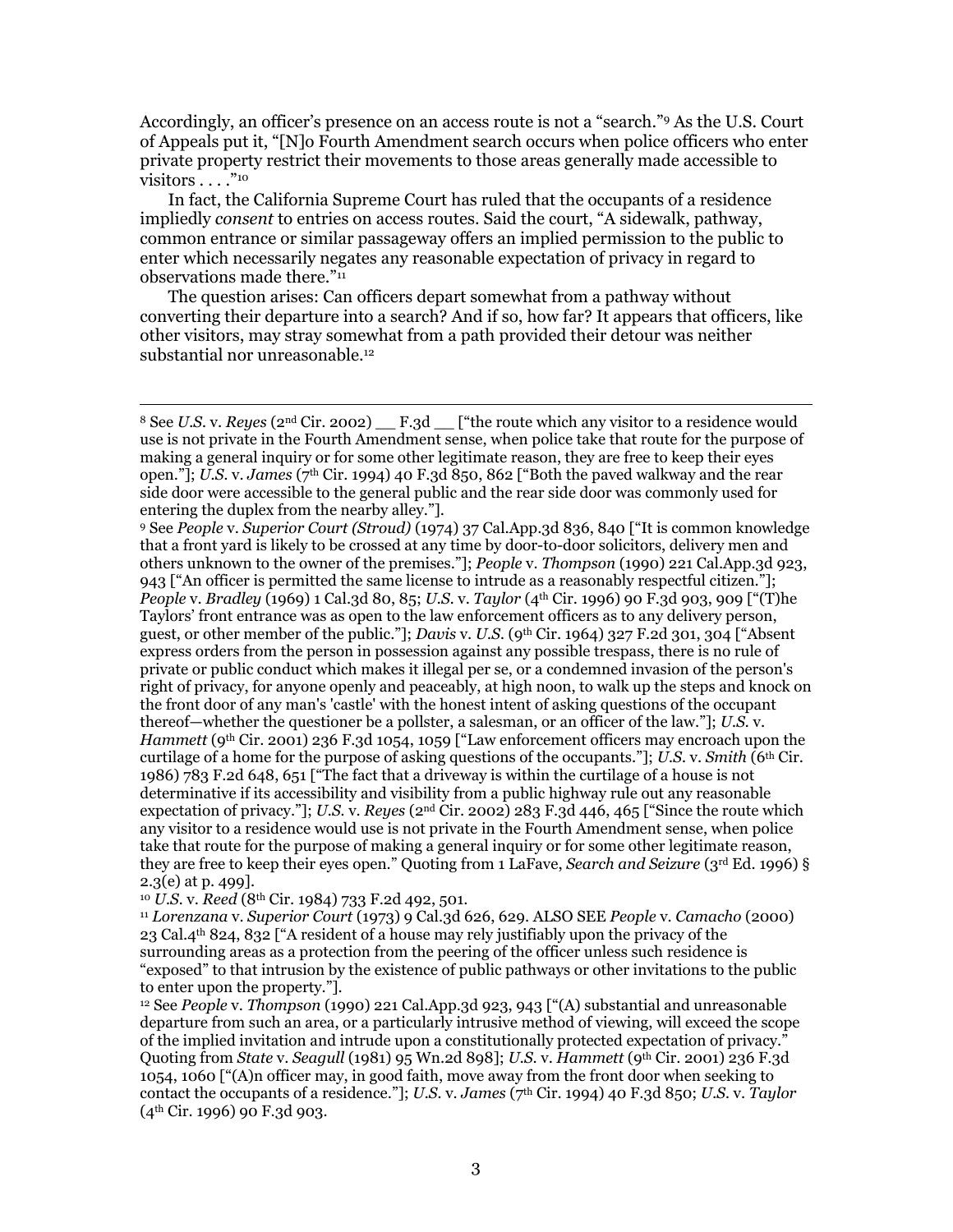**DRIVEWAYS:** Driveways are sometimes used as pathways—sometimes the only pathway—to the front of a house. If so, for the reasons discussed above, an officer's entry onto a driveway is not a search.

But even if the driveway was not a pathway to the front door, the occupants can seldom expect that officers and others will not walk on the driveway unless there were unusual circumstances that restricted such access.[13 A](#page-3-0)s the U.S. Court of Appeals pointed out:

Whether a driveway is protected from entry by police officers depends on the circumstances. The fact that a driveway is within the curtilage of a house is not determinative if its accessibility and visibility from a public highway rule out any reasonable expectation of privacy."[14](#page-3-1) 

For example, the courts have ruled that officers did not need a warrant to walk onto a suspect's driveway to install a tracking device under his car or to record his car's license number[.15](#page-3-2) 

Another example is found in *U.S.* v. *Ventling*[16 w](#page-3-3)here a forest service agent was investigating the construction of an illegal roadblock on a government road. The agent noticed tire tracks leading from the roadblock to the driveway of Ventling's house. So he followed the tracks down the driveway where the took photos of them. The photos were later used in Ventling's trial on a charge of blocking a Forest Service road. In ruling that

<span id="page-3-1"></span><sup>14</sup> *U.S.* v. *Smith* (6th Cir. 1986) 783 F.2d 648, 651.

<span id="page-3-0"></span> <sup>13</sup> See *U.S.* v. *Humphries* 13 (9th Cir. 1980) 636 F.2d 1172, 1179 ["It does not appear from the record that the driveway was enclosed by a fence, shrubbery or other barrier. [The officer] did not move bushes or other objects in order to make his observations."]; *In re Gregory S.* (1980) 112 Cal.App.3d 764 [officer walked 20 feet down a driveway to speak with a suspect; court ruled the entry was lawful, noting, "The criterion to be applied is whether entry is made into an area where the public has been implicitly invited, such as the area furnishing normal access to the house. A reasonable expectation of privacy does not exist in such areas."]; *U.S.* v. *Magana* (9th Cir. 1975) 512 F.2d 1169, 1170-1 ["The proper inquiry is whether the officers' intrusion into the residential driveway constituted an invasion into what the resident seeks to preserve as private even in an area which, although adjacent to his home, is accessible to the public."]; *People* v. *Zichwic* (2001) 94 Cal.App.4th 944, 953 ["Just like any other visitor to a residence, a police officer is entitled to walk onto parts of the curtilage that are not fenced off."]; *U.S.* v. *Reyes* (2nd Cir. 2002) 283 F.3d 446, 465 ["(W)e have found no Fourth Amendment violation based on a law enforcement officer's presence on an individual's driveway when that officer was in pursuit of legitimate law enforcement business."]; *U.S.* v. *Evans* (7th Cir. 1994) 27 F.3d 1219, 1229 ["There was no evidence that the public had limited access to Glenn's driveway, hence Evans had no reasonable expectation that members of the public or FBI agents would refrain from entering it."]; *U.S.* v. *Ventling* (8th Cir. 1982) 678 F.2d 63, 66 ["(A) driveway and portion of the yard immediately adjacent to the front door of the residence can hardly be considered out of public view."]; *U.S.* v. *Rogers* (1st Cir. 2001) 264 F.3d 1, 5 ["(A) person does not have a reasonable expectation of privacy in a driveway that was visible to the occasional passerby."]; *U.S.* v. *McIver* (9th Cir. 1999) 186 F.3d 1119, 1126 ["Assuming arguendo that the officers committed a trespass in walking into McIver's open driveway, he has failed to demonstrate that he had a legitimate expectation of privacy cognizable under the Fourth Amendment in this portion of his property."]; *U.S.* v. *Pretzinger* (9th Cir. 1976) 542 F.2d 517, 520.

<span id="page-3-2"></span><sup>15</sup> See *People* v. *Zichwic* (2001) 94 Cal.App.4th 944, 953; *U.S.* v. *Humphries* (9th Cir. 1980) 636 F.2d 1172, 1179.

<span id="page-3-3"></span><sup>16 (8</sup>th Cir. 1982) 678 F.2d 63. ALSO SEE *U.S.* v. *Magana* (9th Cir. 1975) 512 F.2d 1169 [officers lawfully drove onto driveway to make an arrest]; *U.S.* v. *Roccio* (1st Cir. 1992) 981 F.2d 587, 591 ["It is undisputed that appellant's Mercedes was clearly visible from the street on an obstructed driveway. As such, the IRS agents needed no warrant to seize the automobile, and appellant suffered no Fourth Amendment violation due to the warrantless seizure."]; *U.S.* v. *Rogers* (1st Cir. 2001) 264 F.3d 1, 5 [IRS legally seized car on driveway].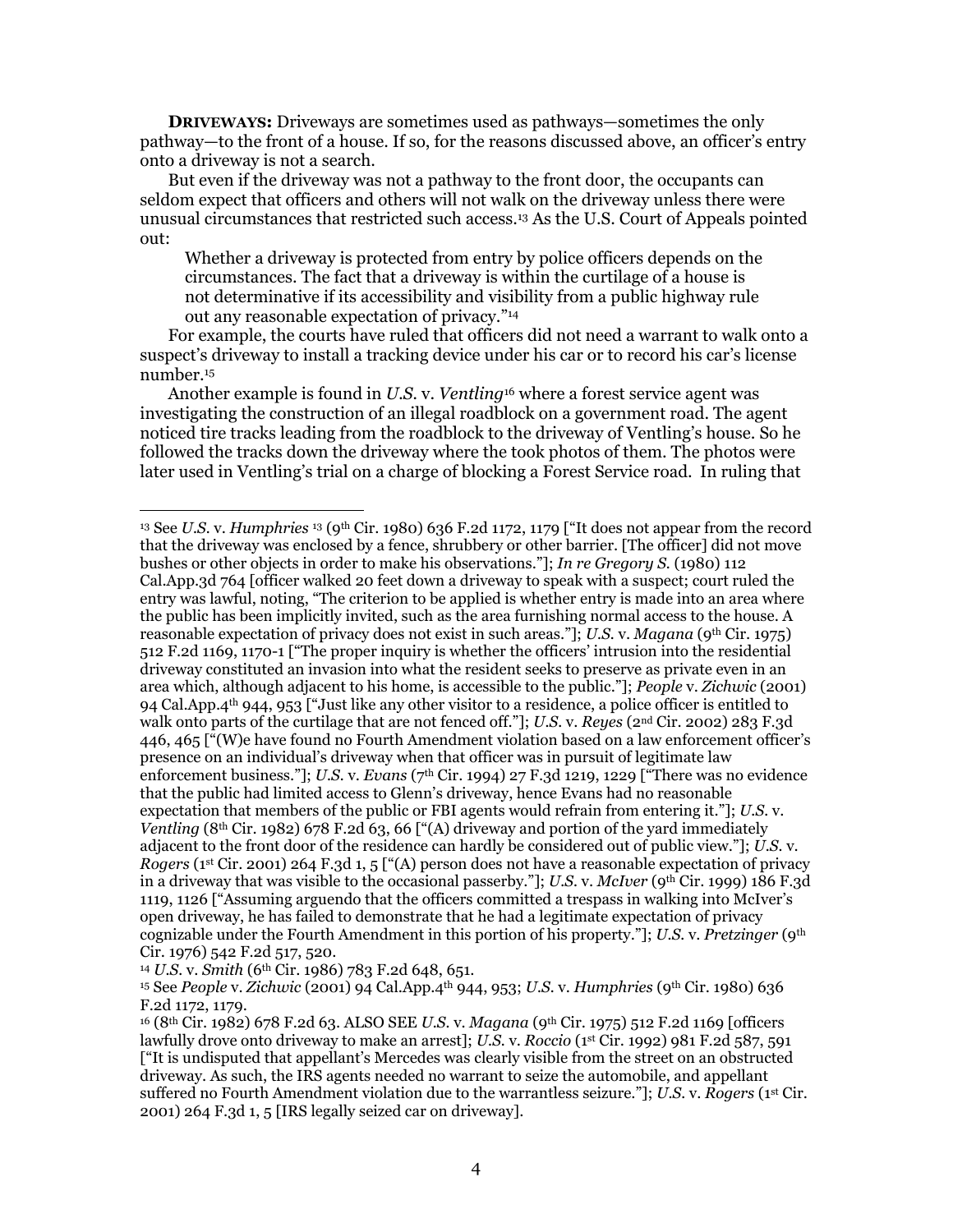the agent was not conducting a "search" when he drove down the driveway, the court said:

[A] driveway and portion of the yard immediately adjacent to the front door of the residence can hardly be considered out of public view. The extension of Ventling's expectations of privacy to the driveway and that portion of the yard in front of the house do not, under these circumstances, appear reasonable.

### Side yards

Like the driveway, the unfenced side areas of a home are usually visible to the public and are readily accessible. Still, unless there is a normal access route or walkway along the side of the house, the courts view unfenced side yards as somewhat more private than the front. And it becomes more private as the entry becomes more unusual or unexpected; e.g., entry late at night, officers had to climb over bushes to get into yard, officers traversed almost the entire side of the house.

For example, in *People* v. *Camacho*[17 o](#page-4-0)fficers in Ventura County were dispatched to investigate a complaint of a "loud party disturbance" at Camacho's home. The call came in at about 11 P.M. When the officers arrived they heard no loud noise and saw no sign of a party. Still, they decided to investigate. But instead of knocking on Camacho's front door, one of the officers walked into the side yard which the court described as follows:

"[A]n open area covered in grass. No fence, gate or shrubbery suggested entrance was forbidden. Neither, however, did anything indicate the public was invited to enter; there was neither a path nor a walkway, nor was there an entrance to the house accessible from the side yard.

While in the side yard, the officer noticed a window that was open a few inches and was not covered by curtains. Looking through the window, he saw Camacho packaging cocaine. The officers then entered the house through the window and arrested him.

In ruling the officers' entry into the side yard was an unlawful "search," the court observed "Most persons, we believe, would be surprised, indeed startled, to look out their bedroom window at such an hour to find police officers standing in their yard looking back at them."

 Similarly, in *Lorenzana* v. *Superior Court*[18 o](#page-4-1)fficers went to Lorenzana's apartment at about 10 P.M. to investigate a tip that heroin was being sold there. Although there were no doors or pathways along the east side of the apartment, an officer walked there and, through a partially open window, was able to hear Lorenzana talking on the phone about a heroin sale he was about to make. This ultimately led to Lorenzana's arrest.

The California Supreme Court ruled, however, the officer was conducting an illegal "search" when he heard the incriminating conversation. This was essentially because, (1) there were no pathways or doors at this side of the apartment, and (2) the area along the east side was not a common area for other apartment residents—it was solely for Lorenzana's use.

### Backyards

Privacy expectations in backyards (including fenced side yards) are almost always higher—usually much higher—than those in the front. There may be several reasons for this, such as, (1) most backyards are not readily visible to the public, (2) normal access

<span id="page-4-0"></span> $17 (2000)$  23 Cal. $4<sup>th</sup>$  824.

<span id="page-4-1"></span><sup>18 (1973) 9</sup> Cal.3d 626. COMPARE *U.S.* v. *James* (7th Cir. 1994) 40 F.3d 850 [officers walked on "a paved walkway along the side of the duplex leading to the rear side door. The passage to the rear side door was not impeded by a gate or fence. Both the paved walkway and the rear side door were accessible to the general public and the rear side door was commonly used for entering the duplex from the nearby alley."].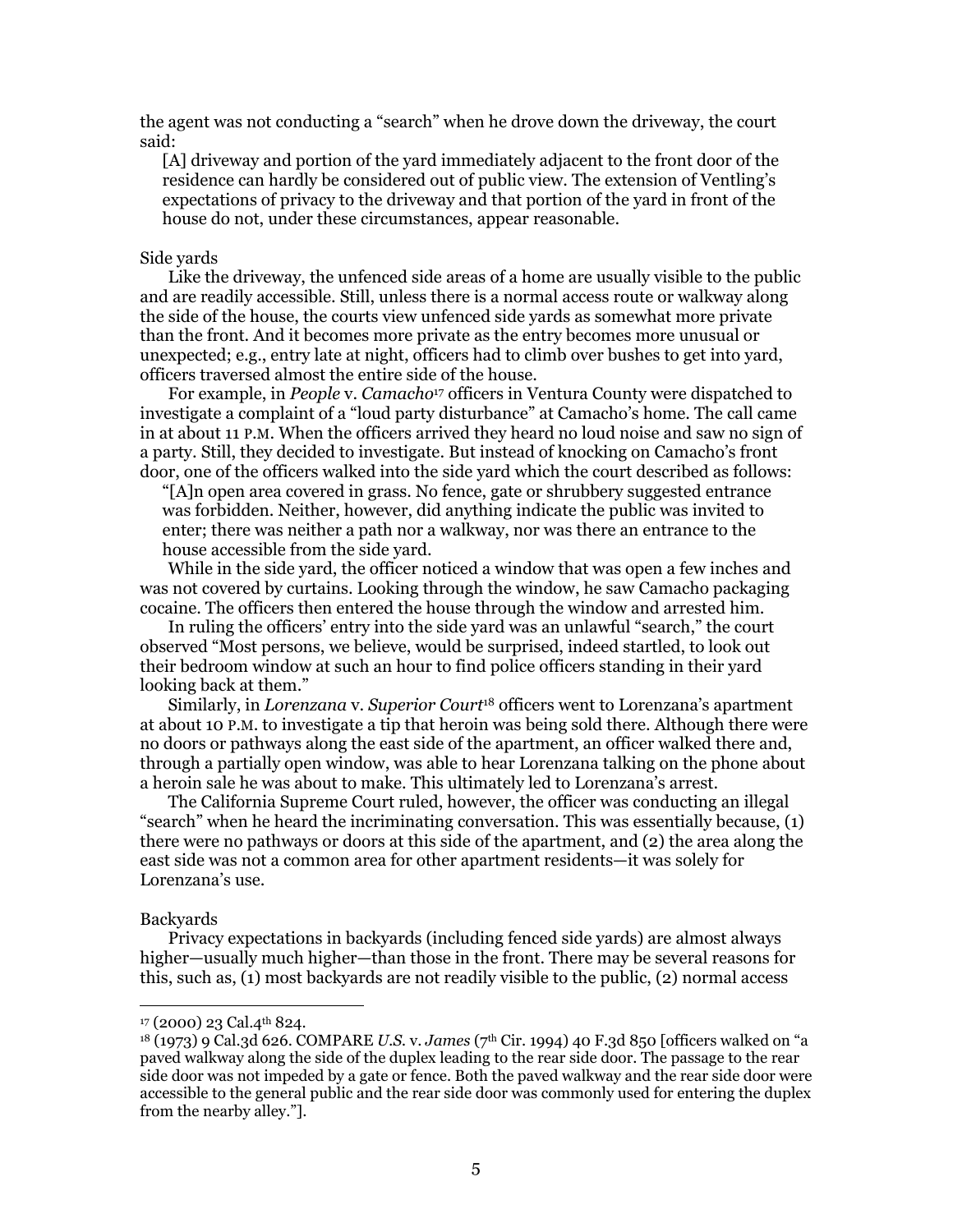routes seldom go through backyards, (3) backyards are usually surrounded by fences, and (4) the family activities that commonly occur in backyards more closely resemble the so-called "intimate" household activities that are afforded greater protection under the Fourth Amendment. As the court observed in *People* v. *Winters*, [19 "](#page-5-0)A person who surrounds his backyard with a fence and limits entry with a gate, locked or unlocked, has shown a reasonable expectation of privacy."

To the extent that one or more of these circumstances do not exist, however, privacy expectations may be reduced, maybe even eliminated. For example, if access to the house is normally made from both the front and back, an officer's entry into the backyard would not constitute a search. As the court observed in *U.S.* v. *Garcia*, [20 "](#page-5-1)If the front and back of a residence are readily accessible from a public place, like the driveway and parking area here, the Fourth Amendment is not implicated when officers go to the back door reasonably believing it is used as a principal entrance to the dwelling."

Similarly, if the front door is inaccessible, and if officers have a legitimate reason for contacting an occupant, it may be reasonable for them to go to the back to find another door. This occurred in *U.S.* v. *Daoust*[21 w](#page-5-2)here officers, having received a tip that Daoust might have some information about illegal drug activities, went to his house to speak with him. Upon arrival, they discovered that the stairs leading up to the front door were missing. And because the front door was five feet above the ground, the door was essentially "inaccessible." So the officers walked into the unfenced backyard, looking for another door. While there, they saw a gun inside the house, which led to Daoust's arrest for being a felon in possession of a firearm. In ruling the officers' entry into the backyard was lawful, the court said:

A policeman may lawfully go to a person's home to interview him. In doing so, he obviously can go to up the front door, and, it seems to us, if that door is inaccessible there is nothing unlawful or unreasonable about going to the back of the house to look for another door, all as part of a legitimate attempt to interview a person.

# "Open fields"

There can be no reasonable expectation of privacy in a so-called "open field," even if the property was obviously private. What is an "open field?" It is essentially any unoccupied and undeveloped private residential property that is outside the curtilage of

<span id="page-5-0"></span> <sup>19 (1983) 149</sup> Cal.App.3d 705, 707. ALSO SEE *People* v. *Cagle* (1971) 21 Cal.App.3d 57, 65 ["The bathroom was at the rear of the house, situated far from all normal access routes."].

<span id="page-5-1"></span><sup>20 (9</sup>th Cir. 1993) 997 F.2d 1273, 1279-80.

<span id="page-5-2"></span><sup>21 (1</sup>st Cir. 1990) 916 F.2d 757.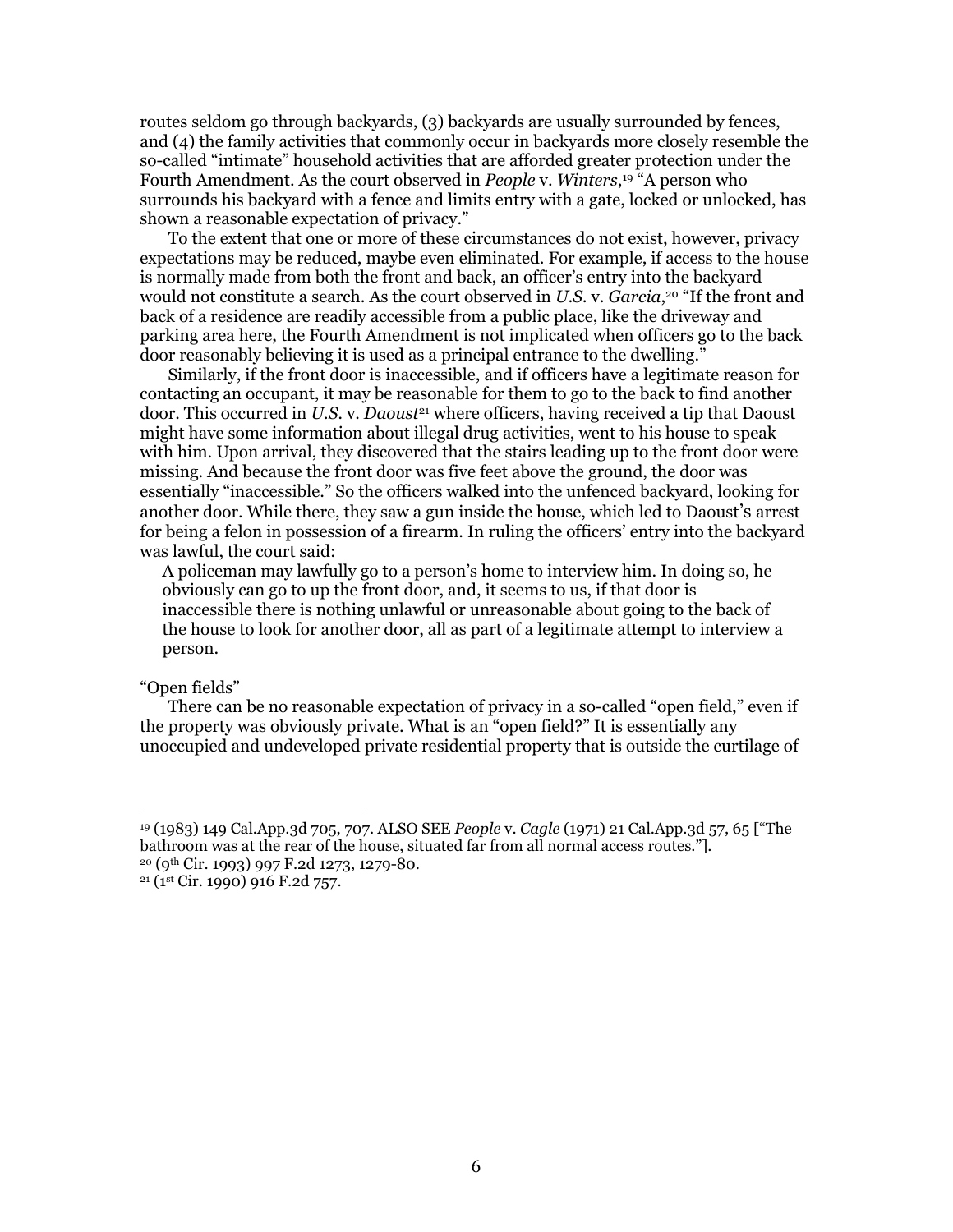a home, almost always in rural areas.[22](#page-6-0) It is also possible that unoccupied or undeveloped commercial property may constitute an "open field."[23](#page-6-1)

If property is deemed an "open field," any evidence observed by officers while they are walking or driving on it cannot be suppressed.<sup>24</sup> As the Court of Appeal observed, "A warrantless observation made by law enforcement from an open field enjoys the same constitutional protection as one made from a public place."[25](#page-6-3) 

This is true even if the area is surrounded by a fences and NO TRESPASSING signs.<sup>[26](#page-6-4)</sup> For example, in *United States* v. *Dunn*[27 D](#page-6-5)EA agents entered a 198-acre "open field" that was "completely encircled by a perimeter fence" and "several interior fences, constructed mainly of posts and multiple strands of barbed wire." In order to get close to two barns on the land, the agents had to climb over two barbed-wire fences and a wooden fence. As they approached one of the barns, they observed a PCP laboratory. Based on this observation, they obtained a warrant to search the barn.

In ruling the agents' presence on the property did not constitute a "search," the U.S. Supreme Court noted that it has "expressly rejected the argument that the erection of fences on an open field—at least of the variety involved in those cases and in the present case—creates a constitutionally protected privacy interest." Thus, said the Court:

It follows that no constitutional violation occurred here when the officers crossed over respondent's ranch-style perimeter fence, and over several similarly constructed interior fences, prior to stopping at the locked front gate of the barn.

# Adjoining property

<span id="page-6-2"></span>24 See *Oliver* v. *United States* (1984) 466 US 170, 183 ["Nor is the government's intrusion upon an open field a 'search' in the constitutional sense because that intrusion is a trespass at common law."]; *United States* v. *Dunn* (1987) 480 US 294, 304 ["Under *Oliver* and *Hester*, there is no constitutional difference between police observations conducted while in a public place and while standing in the open fields."]; *People* v. *Channing* (2000) 81 Cal.App.4th 985, 990 ["A subjective expectation of privacy in an open fields area is not an expectation that society is willing to recognize as reasonable."]; *People* v. *Scheib* (1979) 98 Cal.App.3d 820, 825 ["As early as 1924, the United States Supreme Court held that the Fourth Amendment protection against unreasonable searches and seizures did not apply to 'open fields.'" Citing *Hester* v. *United States* (1924) 265 US 57].

<span id="page-6-3"></span><sup>25</sup> *People* v. *Shaw* (2002) 97 Cal.App.4th 833, 838.

<span id="page-6-5"></span>27 (1987) 480 US 294.

<span id="page-6-0"></span> <sup>22</sup> See *Oliver* v. *United States* (1984) 466 US 170, 177, 178 ["(A)n individual may not legitimately demand privacy for activities conducted out of doors in fields, except in the area immediately surrounding the home."]; *Dow Chemical* v. *United States* (1986) 476 US 227, 235 ["(O)pen fields do not provide the setting for those intimate activities that the Fourth Amendment is intended to shelter from governmental interference or surveillance."]; *People* v. *Channing* (2000) 81 Cal.App.4th 985, 990; *People* v. *Freeman* (1990) 219 Cal.App.3d 894, 901-3; *People* v. *Channing* (2000) 81 Cal.App.4th 985, 990. **NOTE:** Property may be an "open field" even though it is neither "open" nor a "field," if it was thickly wooded, or if it was marked with NO TRESPASSING signs. See *Oliver* v. *United States* (1984) 466 US 170, 177, 182; *People* v. *Freeman* (1990) 219 Cal.App.3d 894, 901 ["An open field need be neither 'open' nor a 'field' as those terms are used in common speech."]; *People* v. *Channing* (2000) 81 Cal.App.4th 985, 990-1. It is also possible that unoccupied or undeveloped commercial property may constitute an "open field." 22 See *Dow Chemical* v. *United States* (1986) 476 US 227, 236-8.

<span id="page-6-1"></span><sup>23</sup> See *Dow Chemical* v. *United States* (1986) 476 US 227, 236-8.

<span id="page-6-4"></span><sup>26</sup> See *U.S.* v. *Lewis* (10th Cir. 2001) 240 F.3d 866; *U.S.* v. *Caldwell* (6th Cir. 2000) 238 F.3d 424; *U.S.* v. *Rapanos* (6th Cir. 1997) 115 F.3d 367, 372 ["The rather typical presence of fences, closed or locked gates, and 'no trespassing' signs on an otherwise open field therefore has no constitutional import.]; *U.S.* v. *Burton* (6th Cir. 1990) 894 F.2d 188; *U.S.* v. *Roberts* (9th Cir. 1984) 747 F.2d 537, 541.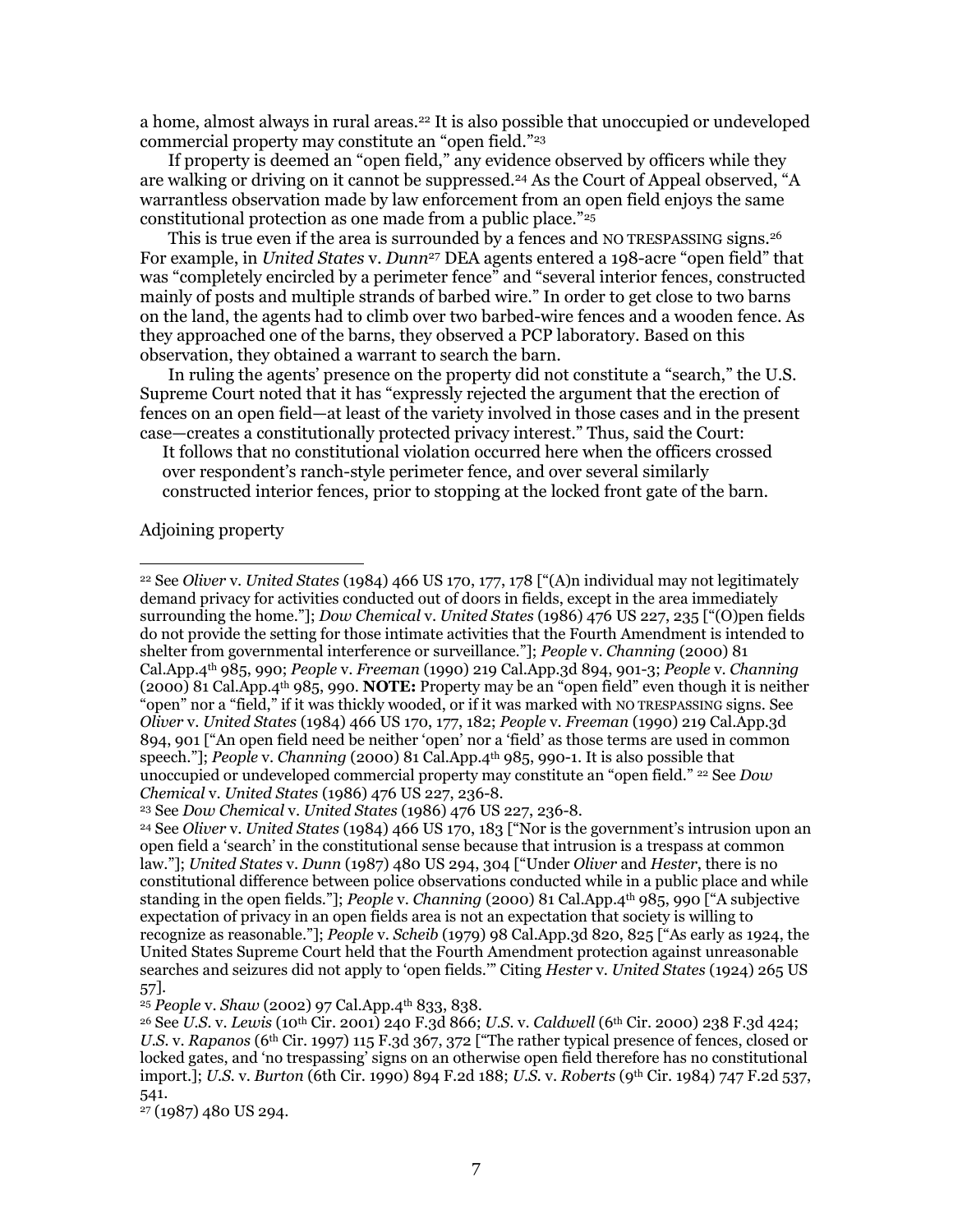Private property adjacent to the suspect's property is, by its very nature, not within the curtilage of the suspect's house. It is, therefore, essentially an "open field" as to searches on the suspect's property. For example, if the suspect's neighbor permitted officers to use his property to watch the suspect's activities, the officers would be, as far as the law is concerned, in an "open field" because it is outside the curtilage of the suspect's house.<sup>28</sup>

Even if officers entered the neighbor's property without the neighbor's consent, the suspect would not have standing to challenge the legality of the entry. As the court observed in *People* v. *Claeys,*"[D]efendant's Fourth Amendment rights stopped at his backyard fence because the [marijuana] plants were readily visible from his neighbor's property and he had no reasonable expectation of privacy in what could be seen from there."[29](#page-7-1)

# Multiple-occupant buildings

In multiple-occupant buildings, such as apartments and hotels, the occupants do not have a reasonable expectation of privacy in areas that are for the use of the tenants in general such as hallways, walkways, recreation facilities, parking lots, and enclosed garages.[30](#page-7-2) Consequently, an officer's act of entering such a common area is not a "search." As the court noted in *People* v. *Seals*:

[P]olice officers in performance of their duty may, without doing violence to the Constitution, enter upon the common hallway of an apartment building without warrant or express permission to do so.[31](#page-7-3)

Note that an entry into such a common area is not a search even if officers entered through a locked door.[32](#page-7-4)

<span id="page-7-4"></span><span id="page-7-1"></span>Cal.App.3d 836, 839-40.<br><sup>29</sup> (2002) 97 Cal.App.4<sup>th</sup> 55, 59.

<span id="page-7-0"></span> <sup>28</sup> See *People* v. *Shaw* (2002) 97 Cal.App.4th 833, 838 [officer's observation from defendant's neighbor's property was essentially an observation from an "open field" because a neighbor's property is necessarily outside the curtilage of the defendant's property]; *People* v. *Claeys* (2002) 97 Cal.App. $4<sup>th</sup>$  55, 59 ["We can find no California cases, nor does defendant cite any, where a search has been held invalid under the federal constitution because the police trespassed onto property *adjoining* a defendant's property."]; *People* v. *Superior Court (Stroud)* (1974) 37

<span id="page-7-2"></span><sup>30</sup> See *People* v. *Shaw* (2002) 97 Cal.App.4th 833, 840 [in ruling that Shaw did not have a reasonable expectation of privacy in the back area of the apartment building in which he lived, the court noted that Shaw "introduced no evidence of any right to exclude others from the common area of the apartment complex."]; *People* v. *Robinson* (1986) 185 Cal.App.3d 528, 531; *People* v. *Superior Court (Reilly)* (1975) 53 Cal.App.3d 40, 45 [officer standing outside motel room]; *People* v. *Petersen* (1972) 23 Cal.App.3d 883, 894 ["the dynamite was apparently in plain sight in a garage used in common by all the apartment tenants, so that any expectation of privacy on the part of appellant in placing it there, would have been unreasonable."]; *People* v. *Campobasso*  (1989) 211 Cal.App.3d 1480, 1482-3 [officer looked into the hallway of a storage facility containing "dozens of rental lockers"]; *People* v. *Galan* (1985) 163 Cal.App.3d 786, 792-3; *People* v. *Ortiz*  (1995) 32 Cal.App.4th 286, 290-1 [hotel hallway]; *People* v. *Kilpatrick* (1980) 105 Cal.App.3d 401, 409 ["The open carport area was used commonly by all motel tenants and thus was not a private, constitutionally protected space."]; *People* v. *Szabo* (1980) 107 Cal.App.3d 419, 428 [underground garage for apartment residents]; *People* v. *Terry* (1969) 70 Cal.2d 410, 425-8 [garage under an apartment building]; *People* v. *Berutko* (1969) 71 Cal.2d 84, 91; *People* v. *Willard* (1965) 238 Cal.App.2d 292, 307 ["The structure was a duplex and although the record does not spell it out, it is a reasonable inference that other occupants of the building had use of the area around it."]; *People* v. *Arango* (1993) 12 Cal.App.4th 450, 455 [officers climbed over a wrought iron fence surrounding an apartment complex].

<span id="page-7-3"></span><sup>31 (1968) 263</sup> Cal.App.2d 575, 577.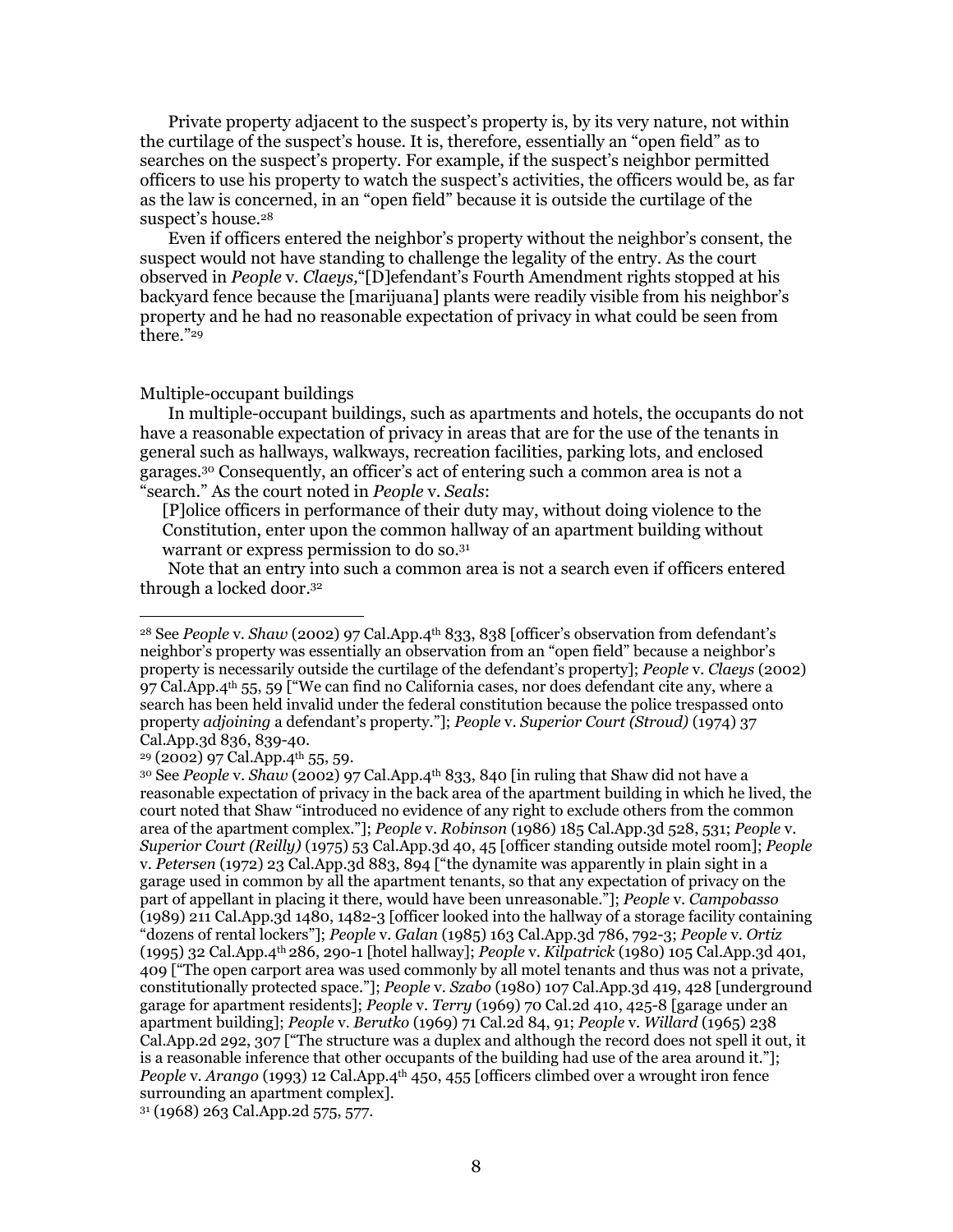Officers may also walk on areas outside the structure that are accessible to the tenants. For example, in *U.S.* v. *Fields*[33](#page-8-0) narcotics officers in New Haven, Connecticut received reliable information that Fields was presently bagging crack cocaine in the rear of a certain apartment, and that his activities were visible through an open window. They arrived at the apartment at 8:25 P.M.; it was dark. Because the windows out front were covered, the officers walked into the "fenced-in side yard." There they saw Fields bagging crack cocaine. On appeal, the court ruled that Fields could not reasonably expect that people would not be in his side yard because the area was readily accessible to the other residents of the building. Said the court, "[D]efendants here could have no such legitimate [privacy] expectations because the building in which they conducted their operations contained other apartments whose tenants were entitled to use the side yard without giving notice or having the defendant's permission."

### Businesses

A search does not result from an officer's entering a parking lot, business, or other commercial establishment to which the public was expressly or impliedly given access.[34](#page-8-1) As the U.S. Supreme Court observed in *Maryland* v. *Macon*, [35](#page-8-2) "The officer's action in entering the bookstore and examining the wares that were intentionally exposed to all who frequent the place of business did not infringe a legitimate expectation of privacy and hence did not constitute a search within the meaning of the Fourth Amendment."

### Signs and fences

The posting of NO TRESPASSING signs may be relevant in determining whether the occupants reasonably expected privacy. It is not, however, nearly as significant as erecting fences that are constructed to keep people out.

**"NO TRESPASSING" SIGNS:** NO TRESPASSING signs are like blaring car alarms: they're so common, they're usually ignored.[36 T](#page-0-0)his is especially true if the sign is posted in a place where people can be expected to walk or drive. For example, it is unlikely that signs posted on a pathway leading to a home or apartment building would ever create a

<span id="page-8-0"></span> 32 See *People* v. *Howard* (1976) 63 Cal.App.3d 249, 254 ["(W)e do not believe that the locked outside door [to an apartment building] established the same sanctity for the hallways and common areas as is established for individual apartments by the door to those apartments."]; *People* v. *Shaw* (2002) 97 Cal.App.4<sup>th</sup> 833 [officers entered through a "break in the fencing"]; *People* v. *Seals* (1968) 263 Cal.App.2d 575, 577; *People* v. *Arango* (1993) 12 Cal.App.4th 450, 455. 33 (2nd Cir. 1997) 113 F.3d 313. ALSO SEE *People* v. *Willard* (1965) 238 Cal.App.2d 292, 307 ["We can find nothing unreasonable in [the officers'] proceeding to the rear door which appears to have been a normal means of access to and egress from that part of the house. The gate was open and the rear door, actually on the side of the house, would probably be more public than a door at the back of the structure."].

<span id="page-8-1"></span>34 See *U.S.* v. *Reed* (8th Cir. 1984) 733 F.2d 492, 501 ["(T)here was no indication that the back parking lot was 'private' to the owners or to those specifically authorized to use it. . . [It] served as a common loading area for C.D.Y. and a carpet business located to the immediate west of C.D.Y."].

<span id="page-8-2"></span>35 (1985) 472 US 463, 469.

<span id="page-8-3"></span>36 See *Oliver* v. *United States* (1984) 466 US 170, 182, fn.13 ["Certainly the Framers did not intend that the Fourth Amendment should shelter criminal activity wherever persons with criminal intent choose to erect barriers and post 'No Trespassing' signs."]; *U.S.* v. *Raines* (8th Cir. 2001) 243 F.3d 419, 421 [no Fourth Amendment violation when officers, while walking down the driveway of the defendant's home, walked through a ten-foot wide opening in a "makeshift fence of debris that encircled [the defendant's] property."]; *U.S.* v. *Ventling* (8th Cir. 1982) 678 F.2d 63, 66 [trial court stated, "The presence of 'no trespassing' signs in this country without a locked or closed gate make the entry along the driveway for the purposes above described not a trespass and therefore does not constitute an intrusion prohibited by the Fourth Amendment."].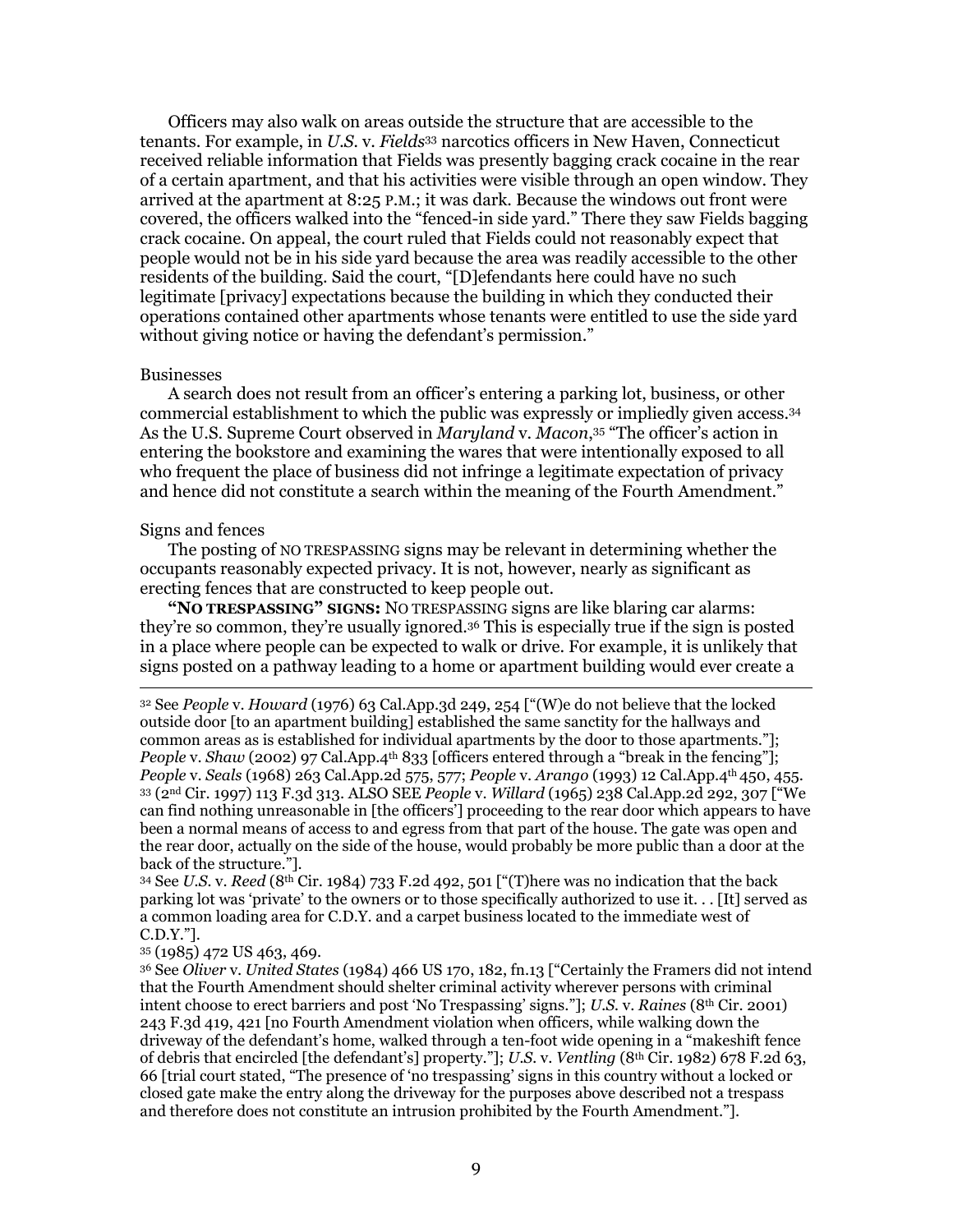reasonable expectation that people would not walk to the front door.[37 S](#page-9-0)imilarly, NO TRESPASSING signs around an "open field" would not create a reasonable expectation of privacy because open fields are simply not private places.[38](#page-9-1) 

On the other hand, NO TRESPASSING signs at the entry to a backyard would be a more significant circumstance because backyards—especially fenced backyards—are traditionally much more private than front yards.

**FENCES:** Whether a fence creates or helps establish a reasonable expectation of privacy depends largely on the nature of the fence and the normal privacy expectations of the area it surrounds.[39](#page-9-2) For example, a fence surrounding an apartment house or other multiple-occupant building will seldom establish a reasonable expectation of privacy because the fence is obviously not intended to prevent entry by the residents, their visitors, and tradespeople. Similarly, as noted earlier, a fence surrounding an "open field" will not create or even contribute to the owner's privacy expectations.

On the other hand, a fence surrounding the backyard of a single-family residence is much more likely to demonstrate a reasonable expectation of privacy because backyards are fairly private to the extent they're not readily visible to the public and are not places where normal access routes are ordinarily found. As the Court of Appeal observed, "A person who surrounds his backyard with a fence and limits entry with a gate, locked or unlocked, has shown a reasonable expectation of privacy."[40](#page-9-3)

The manner in which a fence or barrier is constructed may also be relevant in determining privacy expectations.[41 A](#page-9-4) homeowner who surrounds his home with an electrified chain link fence topped with razor wire could make a good case that he reasonably expected privacy. On the other hand, a white picket fence or a chain hanging between two posts would not be viewed as a serious effort to prevent entry.

For example, in *U.S.* v. *Reyes*[42](#page-9-5) a probation officer went to Reyes' house to investigate a report from the DEA that Reyes, a probationer, might be growing large quantities of marijuana. When no one answered the front door, the probation officer walked down a gravel driveway along the side of the house to see if Reyes was in the backyard. There was a "chain hanging from two posts across a portion of the driveway" but it "did not

<span id="page-9-0"></span> <sup>37</sup> See *U.S.* v. *Reyes* (2nd Cir. 2002) 283 F.3d 446 [no reasonable expectation of privacy on a gravel driveway with "a chain hanging from two posts across a portion of the driveway; it did not extend the full width of the driveway . . . [T]he District Court found that the chain and posts 'did not block off ingress and egress for pedestrians but appeared to be something that would be put in place to keep vehicles either in or out of that area."]; *U.S.* v. *Ventling* (8th Cir. 1982) 678 F.2d 63, 65-6. 38 See *U.S.* v. *Lewis* (10th Cir. 2001) 240 F.3d 866; *U.S.* v. *Caldwell* (6th Cir. 2000) 238 F.3d 424;

<span id="page-9-1"></span>*U.S.* v. *Rapanos* (6th Cir. 1997) 115 F.3d 367, 372 ["The rather typical presence of fences, closed or locked gates, and 'no trespassing' signs on an otherwise open field therefore has no constitutional import.]; *U.S.* v. *Burton* (6th Cir. 1990) 894 F.2d 188; *U.S.* v. *Roberts* (9th Cir. 1984) 747 F.2d 537, 541.

<span id="page-9-2"></span><sup>39</sup> See *Oliver* v. *United States* (1984) 466 US 170, 182, fn.13; *People* v. *Winters* (1983) 149 Cal.App.3d 705, 707 [reasonable expectation of privacy when gate enclosed the back yard and was posted with a sign reading, "Private Property/no trespassing/no soliciting"]. 40 *People* v. *Winters* (1983) 149 Cal.App.3d 705, 707. ALSO SEE *Vidaurri* v. *Superior Court*

<span id="page-9-3"></span><sup>(1970) 13</sup> Cal.App.3d 550, 553; *Burkholder* v. *Superior Court* (1979) 96 Cal.App.3d 421, 424 ["search" occurred when an officer ignored NO TRESPASSING signs and "used a master key to unlock a gate across the dirt access road leading to the [petitioner's] property; encountering a second padlocked gate about three-fourths of a mile farther on, the party simply skirted the unfenced gate and entered upon petitioner's property without permission."].

<span id="page-9-5"></span><span id="page-9-4"></span><sup>41</sup> See *U.S.* v. *Raines* (8th Cir. 2001) 243 F.3d 419, 421 [no Fourth Amendment violation when officers, while walking down the driveway of the defendant's home, walked through a ten-foot wide opening in a "makeshift fence of debris that encircled [the defendant's] property."]. 42 (2nd Cir. 2002) 283 F.3d 446.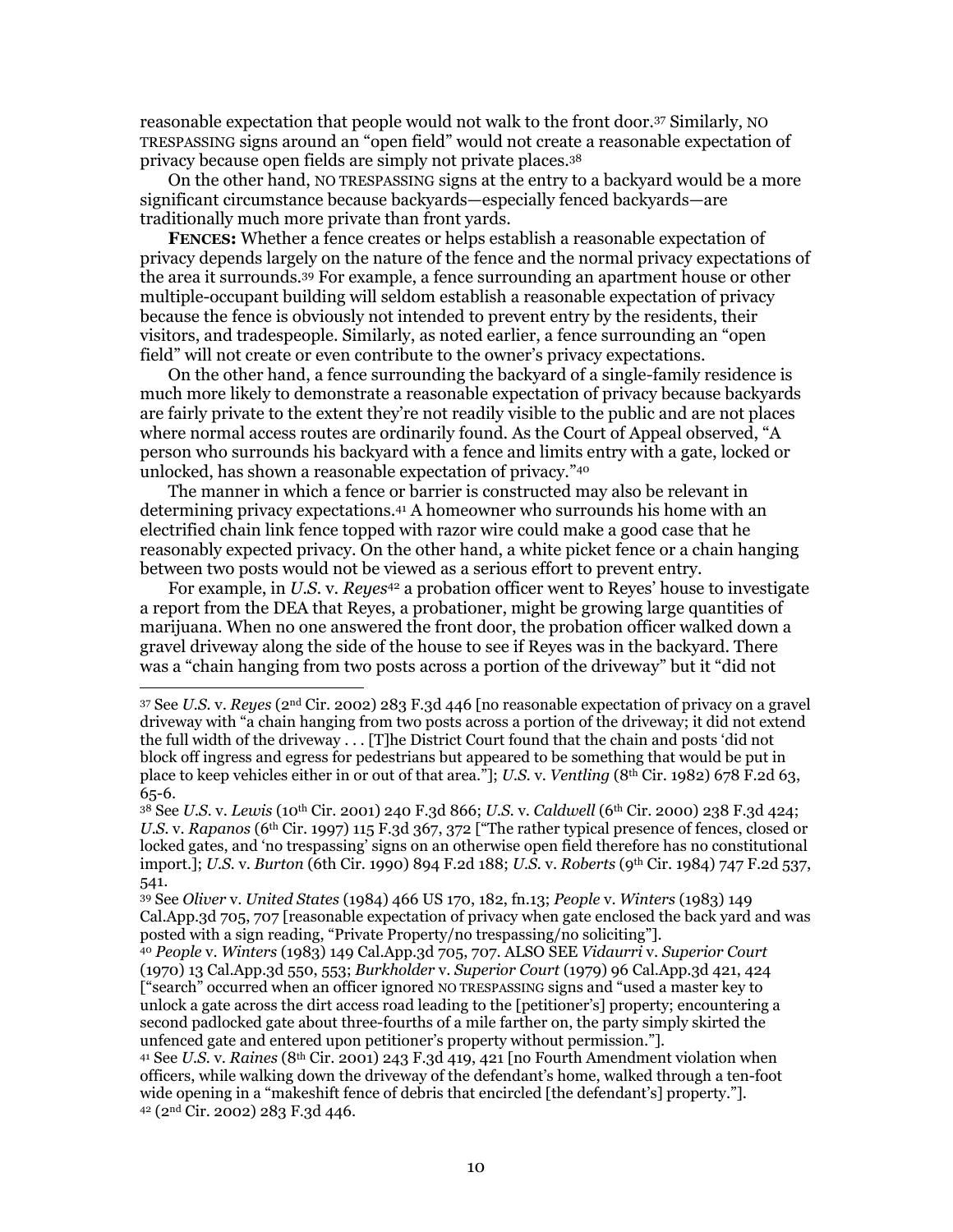<span id="page-10-4"></span>extend the full width of the driveway." While walking along the driveway, the probation officer spotted marijuana plants on Reyes' property.

In ruling that Reyes could not reasonably expect that visitors would not walk along his driveway, the trial court said, "Although there was a chain to prevent vehicles from entering the driveway, there were no signs forbidding pedestrian access. [Furthermore] the driveway was not secluded in any manner. The driveway led to the street and could be viewed in its entirety from the street." Thus, the court ruled, "In these circumstances, there was nothing inappropriate, much less unconstitutional, about the probation officers' entry onto the driveway . . . "

Finally, although the absence of a "serious" fence might suggest that no reasonable expectation of privacy exists, the courts have rejected the idea that people *must* construct fences in order to claim privacy. As the California Supreme Court stated in *People* v. *Camacho*, [43](#page-10-0) "[W]e cannot accept the proposition that defendant forfeited the expectation his property would remain private simply because he did not erect an impregnable barrier to access."

## LEGAL TRESPASS-SEARCHES

Even if an officer's entry onto private property is a "search," it's not an unlawful search unless the intrusiveness of the trespass outweighed the law enforcement interest in being on the property. Consequently, to determine whether a trespass-search is lawful, the courts balance the justification for the trespass against its intrusiveness.[44](#page-10-1) If the justification outweighs the intrusiveness, the search is lawful. Otherwise. it's unlawful.

### Justification

Because the intrusiveness of most technical trespasses falls somewhere between nonexistent and trivial, not much justification is ordinarily required. Even so, officers must be able to articulate some legitimate law enforcement interest for entering the property—as opposed to "simply snooping."[45](#page-10-2) The following are commonly cited:

To INVESTIGATE: Officers reasonably believed the entry was necessary to investigate a crime or suspicious circumstance.[46](#page-10-3)

TO DETAIN OR ARREST: Officers had legal grounds to detain or arrest a person on the property.[47](#page-10-4) 

<span id="page-10-0"></span> <sup>43 (2000) 23</sup> Cal.4th 824, 835.

<span id="page-10-1"></span><sup>44</sup> See *In re Gregory S.* (1980) 112 Cal.App.3d 764, 776 ["The constitutionality of police intrusions is determined by weighing the gravity of the public concerns served by the seizure, the degree to which the seizure advances the public interest, and the severity of the interference with individual liberty." Quoting from *Brown* v. *Texas* (1979) 443 US 47, 51.]; *People* v. *Thompson* (1990) 221 Cal.App.3d 923, 944; *U.S.* v. *Anderson* (8th Cir. 1977) 552 F.2d 1296, 1299-1300; *U.S.* v. *Daoust* (1st Cir. 1990) 916 F.2d 757 [court asked whether the officers have a legitimate need to be there, or were they "simply snooping?"].

<span id="page-10-2"></span><sup>45</sup> *U.S.* v. *Daoust* (1st Cir. 1990) 916 F.2d 757.

<span id="page-10-3"></span><sup>46</sup> See *People* v. *Superior Court (Stroud)* (1974) 37 Cal.App.3d 836, 841 [officers reasonably believed there were stolen car parts in the backyard]; *U.S*. v. *James* (7th Cir. 1994) 40 F.3d 850; ]; U.S. v. *Hammett* (9<sup>th</sup> Cir. 2001) 236 F.3d 1054, 1060 [officers circled the house to speak with the residents about marijuana growing on their property].

<sup>47</sup> See *People* v. *Thompson* (1990) 221 Cal.App.3d 923, 945 ["The police would have an unreasonably difficult time protecting citizens and the property from the criminal actions of third parties if police were restricted to walkways, driveways, and other normal access routes when the third parties whom the officers seek to detain do not restrict themselves to such areas."]; *People* v. *Manderscheid* (2002) 99 Cal.App.4th 355, 363-4 [entry into backyard lawful in connection with the arrest of a "potentially armed parolee" who was "hiding in a residential neighborhood; i.e., near families and children."]; *People* v. *Arango* (1993) 12 Cal.App.4th 450, 455 ["To detain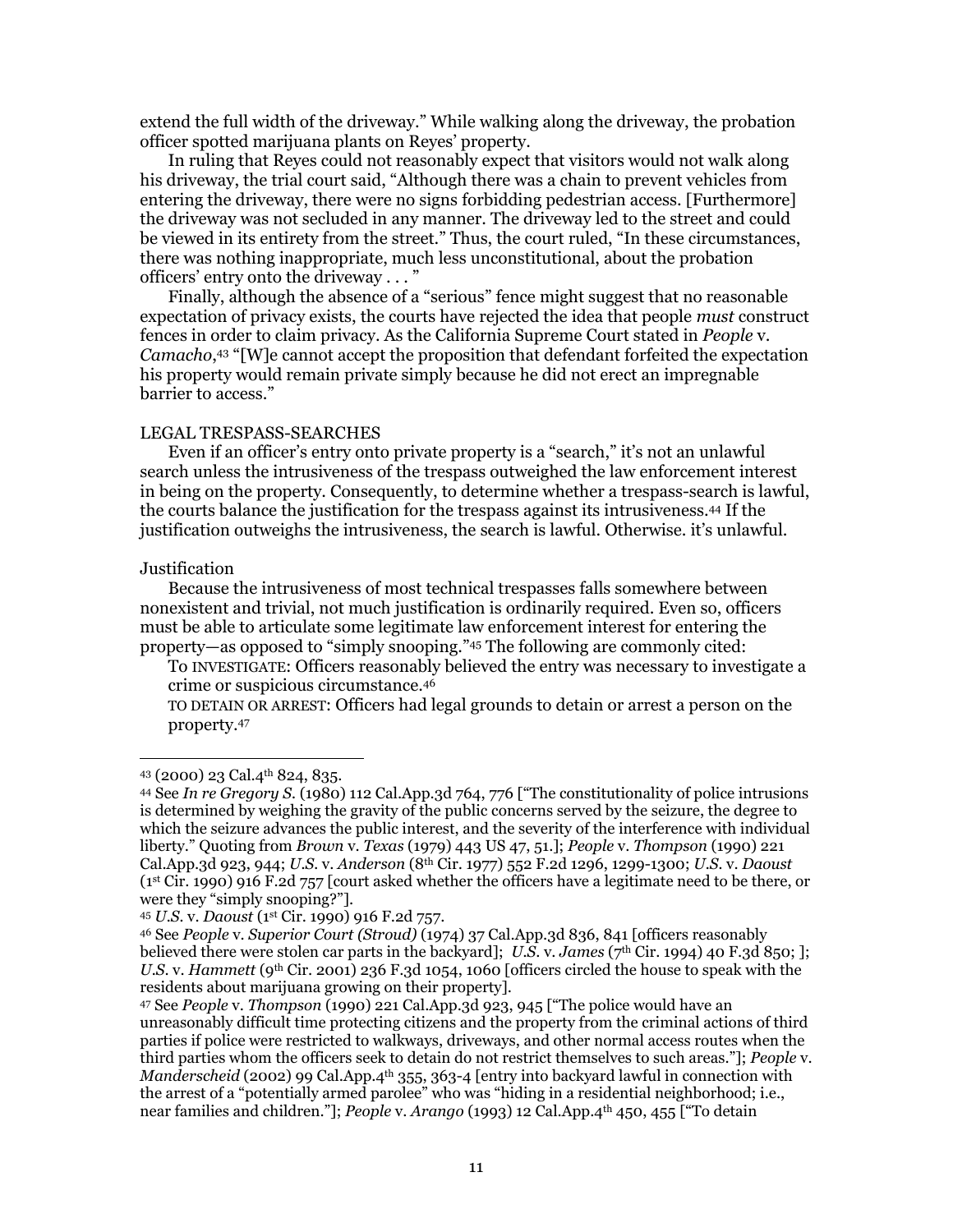TO INSPECT STOLEN PROPERTY OR CONTRABAND: Officers entered the property to inspect property that they reasonably believed was stolen.[48](#page-11-0) TO SPEAK WITH OCCUPANTS: Officers had a duty to attempt to speak with the occupants.[49](#page-11-1)

For example, in *People* v. *Camacho,*[50](#page-11-2) discussed earlier, officers received a complaint of a "loud party disturbance" at Camacho's home at about 11 P.M. When they arrived, however, they heard no loud noise and found no sign of a party. Nevertheless, they walked into the side yard where they happened to see Camacho in a bedroom bagging cocaine. The court ruled the officers' technical trespass was not justified because there was no disturbance and, therefore, no need to take any action. Said the court:

Indeed, had the officers on their arrival at defendant's house heard a raucous party, confirming the anonymous complaint that brought them there in the first place, and had they then banged on the front door to no avail, their entry into the side yard in an attempt to seek the source of the noise would likely have been justified. [But here] the officers arrived at defendant's home late in the evening and heard no such noise. Without bothering to knock on defendant's front door, they proceeded directly into his darkened side yard.

Another example—this one demonstrating *sufficient* justification—is found in *In re Gregory S.*[51 w](#page-11-3)hich involved a "malicious mischief" call at about 1:45 P.M. The Contra Costa County sheriff's deputy who was dispatched to the call saw the suspect standing in the front yard of his home. But when the deputy stopped to talk with him, the suspect started to walk around the side of his house. The deputy called out twice, "Hey you. Come here," but the suspect kept walking. As the officer was walking down the driveway

appellants and investigate the suspicious narcotics trafficking circumstances, the officers were entitled to climb the wrought iron fence and enter an open carport area where the Buick was parked."]. **ALSO SEE** *U.S.* v. *Reyes* (2nd Cir. 2002) 283 F.3d 446, 467 [probation officer entered driveway to conduct court-imposed home visit].

<span id="page-11-0"></span>48 See *People* v. *Superior Court (Stroud)* (1974) 37 Cal.App.3d 836, 841 [officers reasonably believed there were stolen car parts in the backyard]; *U.S.* v. *Hammett* (9th Cir. 2001) 236 F.3d 1054, 1060 [officers circled the house to speak with the residents about marijuana growing on their property].

<span id="page-11-1"></span>49 See *People* v. *Camacho* (2000) 23 Cal.4th 824, 836 ["Indeed, had the officers on their arrival at defendant's house heard a raucous party, confirming the anonymous complaint that brought them there in the first place, and had they then banged on the front door to no avail, their entry into the side yard in an attempt to seek the source of the noise would likely have been justified."]; *U.S.* v. *Reyes* (2nd Cir. 2002) 283 F.3d 446, 467 [probation officer entered driveway to conduct court-imposed home visit]; *U.S*. v. *Hammett* (9th Cir. 2001) 236 F.3d 1054, 1060; *U.S.* v. *Anderson* (8th Cir. 1977) 552 F.2d 1296, 1300 ["We cannot say that the agents' action in proceeding to the rear after receiving no answer at the front door was not incompatible with the scope of their original purpose that any evidence inadvertently seen by them must be excluded... ."]. **COMPARE** *People* v. *Winters* (1983) 149 Cal.App.3d 705, 708 ["The officers [who, according to the court, were only conducting a "routine investigation"] could have determined *at the front* 

*door* no one was at home. . . . By trespassing into the back yard, they surpassed what was reasonable under the circumstances."].

<span id="page-11-2"></span>50 (2000) 23 Cal.4th 824. ALSO SEE *People* v. *Winters* (1983) 149 Cal.App.3d 705, 708 ["The officers [who, according to the court, were only conducting a "routine investigation"] could have determined *at the front door* no one was at home. . . . By trespassing into the back yard, they surpassed what was reasonable under the circumstances."]; *U.S.* v. *Anderson* (8th Cir. 1977) 552 F.2d 1296, 1300 ["We cannot say that the agents' action in proceeding to the rear after receiving no answer at the front door was no incompatible with the scope of their original purpose that any evidence inadvertently seen by them must be excluded. . . ."]; *U.S.* v. *Raines* (8th Cir. 2001) 243 F.3d 419 [officer walked to the back of a house to serve a civil complaint].

<span id="page-11-3"></span>51 (1980) 112 Cal.App.3d 764.

 $\overline{a}$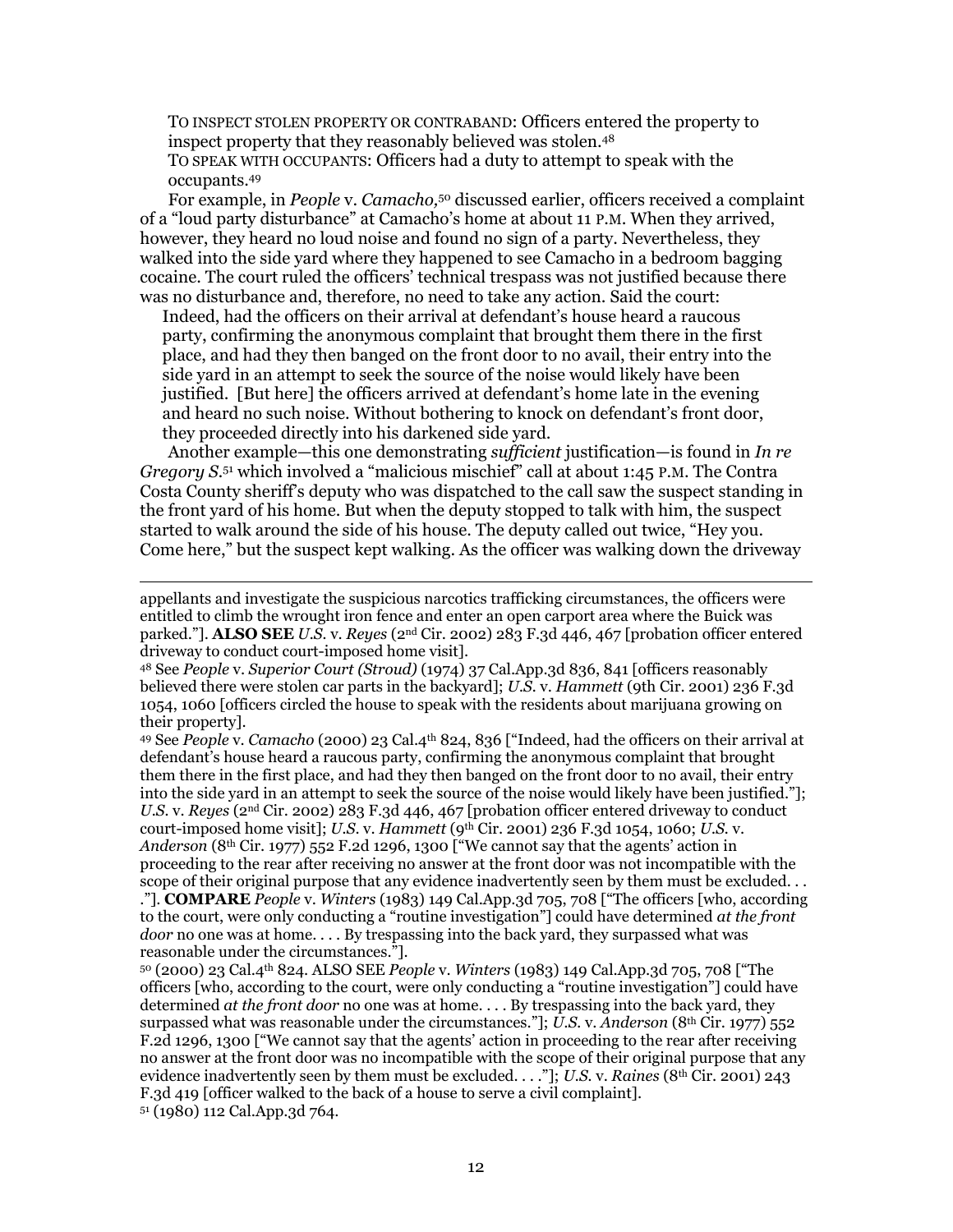toward the suspect, the suspect told him to get off his property. The deputy told the suspect that he was investigating a complaint by a neighbor and that he had a legal right to be there. The suspect then started to leave and a struggle ensued. The suspect was charged with interfering with an officer in the performance of his duties.[52](#page-12-0)

In ruling the deputy had a right to be on the suspect's property, the court said: Appellant argues that privacy was invoked when he ordered the officer off the property. But the officer had a right and commensurate duty to deal with the problem at hand. He did not enter the property arbitrarily. Appellant had ignored the officer's earlier order to come to the street. If, despite the lack of indicia of privacy, the entry be deemed an intrusion, the entry and detention were authorized by the public concern to maintain peace in the neighborhood.

Keep in mind that if the trespass is more than minimally intrusive, the courts will require more justification.

### Intrusiveness

Assuming that officers are able to articulate some justification for entering the property, the issue becomes whether that justification outweighed the intrusiveness of the officers' entry. As a practical matter, most technical trespassing by officers involves nothing more than walking or driving onto private property which is seldom considered a significant intrusion. Sometimes, however, there are circumstances that increase the intrusiveness of the trespass, requiring additional justification. The following are circumstances that might be relevant:

**TIME OF NIGHT:** Privacy expectations may be affected by the time of day or night in which the entry occurred. Although there is little law on this subject, the court in *People* v. *Camacho*[53](#page-12-1) cited the "lateness of the hour" (11 P.M.) as a circumstance indicating the defendant reasonably expected that officers and other people would not be walking along the side of his home.

**LOOKING THROUGH WINDOWS:** An entry may be deemed more intrusive if it enabled officers to see through a window that would otherwise not have afforded a view inside.[54](#page-12-2) 

**CLIMBING LEDGE OR FIRE ESCAPE:** An officer's act of looking through the window of a home from a ledge, trellis, or fire escape may be deemed more intrusive because most people do not expect intruders on such places.[55 H](#page-12-3)owever, an expectation of privacy would likely be unreasonable if the fire escape or ledge was routinely used by others.[56](#page-12-4)

**LENGTH OF TRESPASS:** Sometimes cited but only marginally important; most are very brief.[57](#page-12-5)

<span id="page-12-0"></span> <sup>52</sup> See Penal Code § 148.

<span id="page-12-1"></span><sup>53 (2000) 23</sup> Cal.4th 824, 838.

<span id="page-12-2"></span><sup>54</sup> See *Lorenzana* v. *Superior Court* (1973) 9 Cal.3d 626, 636; *Pate* v. *Municipal Court* (1970) 11 Cal.App.3d 721, 724.

<span id="page-12-3"></span><sup>55</sup> See *Pate* v. *Municipal Court* (1970) 11 Cal.App.3d 721, 724 ["Thus, the trespass [Officer] Sweeney committed when he climbed upon the ornamental trellis to look into appellant's room through the accidental aperture was an unreasonable governmental intrusion."].

<span id="page-12-4"></span><sup>56</sup> See *Cohen* v. *Superior Court* (1970) 5 Cal.App.3d 429, 435 ["Whether or not the occupants of apartment 402 could reasonably assume that they were free from uninvited inspection through the window opening onto the fire escape was a question of fact, turning (inter alia) on the customary use or nonuse of the fire escape platforms for purposes other than emergency escape . .

<sup>. &</sup>quot;].

<span id="page-12-5"></span><sup>57</sup> See *People* v. *Camacho* (2000) 23 Cal.4th 824, 834 ["It is the nature, not the duration, of the intrusion that controls in this case."].